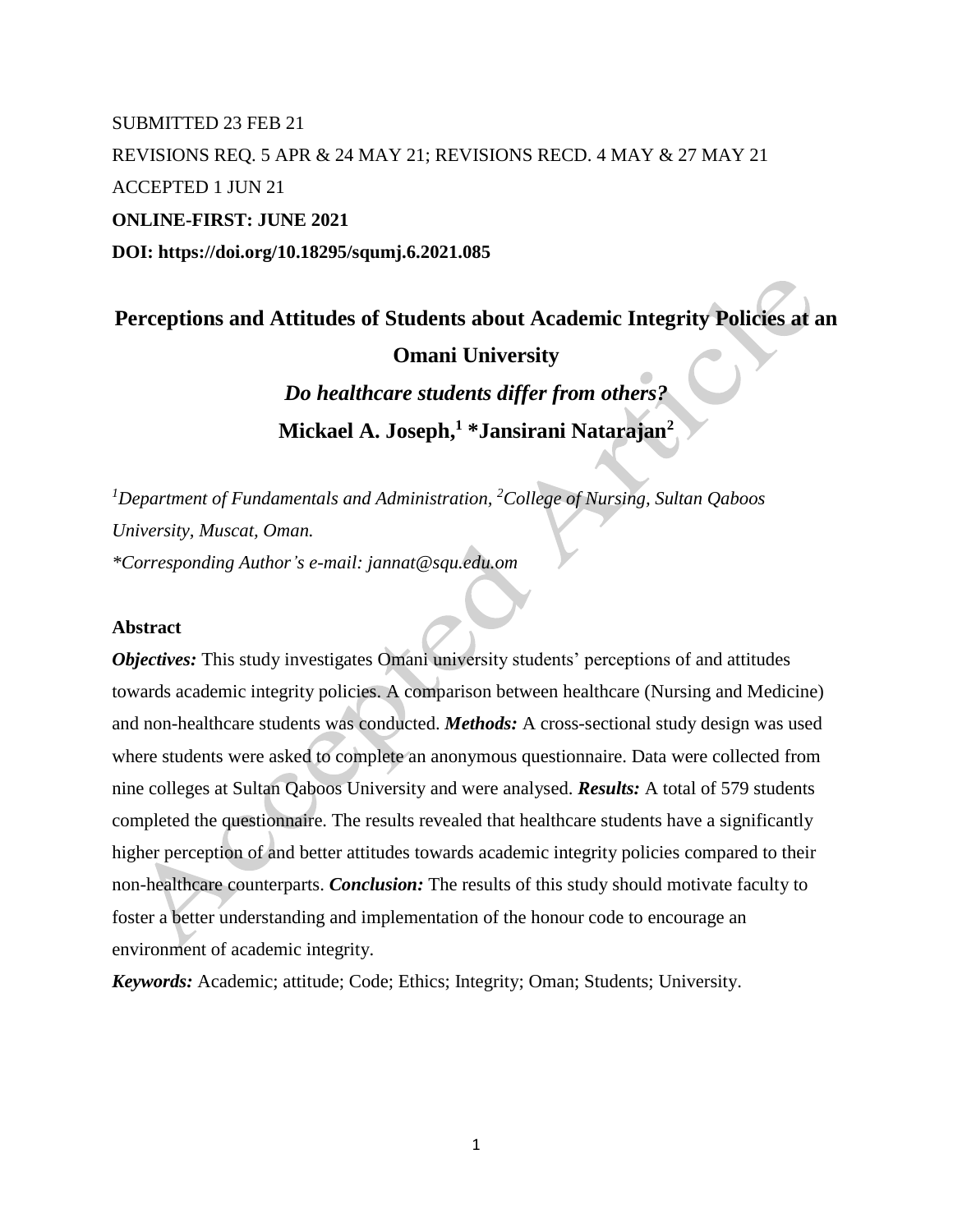## **Advances in Knowledge**

- This study shows that healthcare students (Nursing and Medicine) have a higher perception of and better attitudes towards academic integrity.
- A higher perception of and better attitudes towards academic integrity is believed to be correlated with lower academic dishonesty behaviours such as cheating.
- We discuss that this result could be due to the fact that the honour code is brought to the attention of students at the healthcare colleges more frequently.
- Therefore, we recommend all universities include the honour code and academic integrity within their curricula and consistently remind students about its importance in academic life.

## **Application to Patient Care**

- Healthcare professionals are guided by professional standards and codes of ethics in which integrity, honesty, and trustworthiness are essential to the healthcare-patient relationship.
- Violating academic integrity at the university level may later affect patient care and contribute to unethical clinical practice.
- Therefore, it is paramount to find ways to increase academic integrity at the university level in order to positively affect patient care.

## **Introduction**

Academic integrity is defined as the adherence to five fundamental values: honesty, trust, fairness, respect, and responsibility.<sup>1</sup> Most universities around the world are committed to academic integrity and ethical standards and invest in creating policies and codes of honour to direct student behavior.<sup>2</sup> Yet, incidents of academic dishonesty are the rise and becoming a matter of increasing concern.<sup>3</sup> One of the greatest challenges many universities face is upholding academic integrity and limiting unethical behaviours, dishonesty, and misconduct. <sup>4</sup> Studies have suggested that students who are involved in academic dishonesty at the undergraduate level are likely to participate in dishonest behaviours in their subsequent work life.<sup>5</sup> This is particularly troublesome among healthcare professionals, who are expected to be sincere and trustworthy. Patients need to be able to trust their caregivers with their health and life.<sup>6</sup>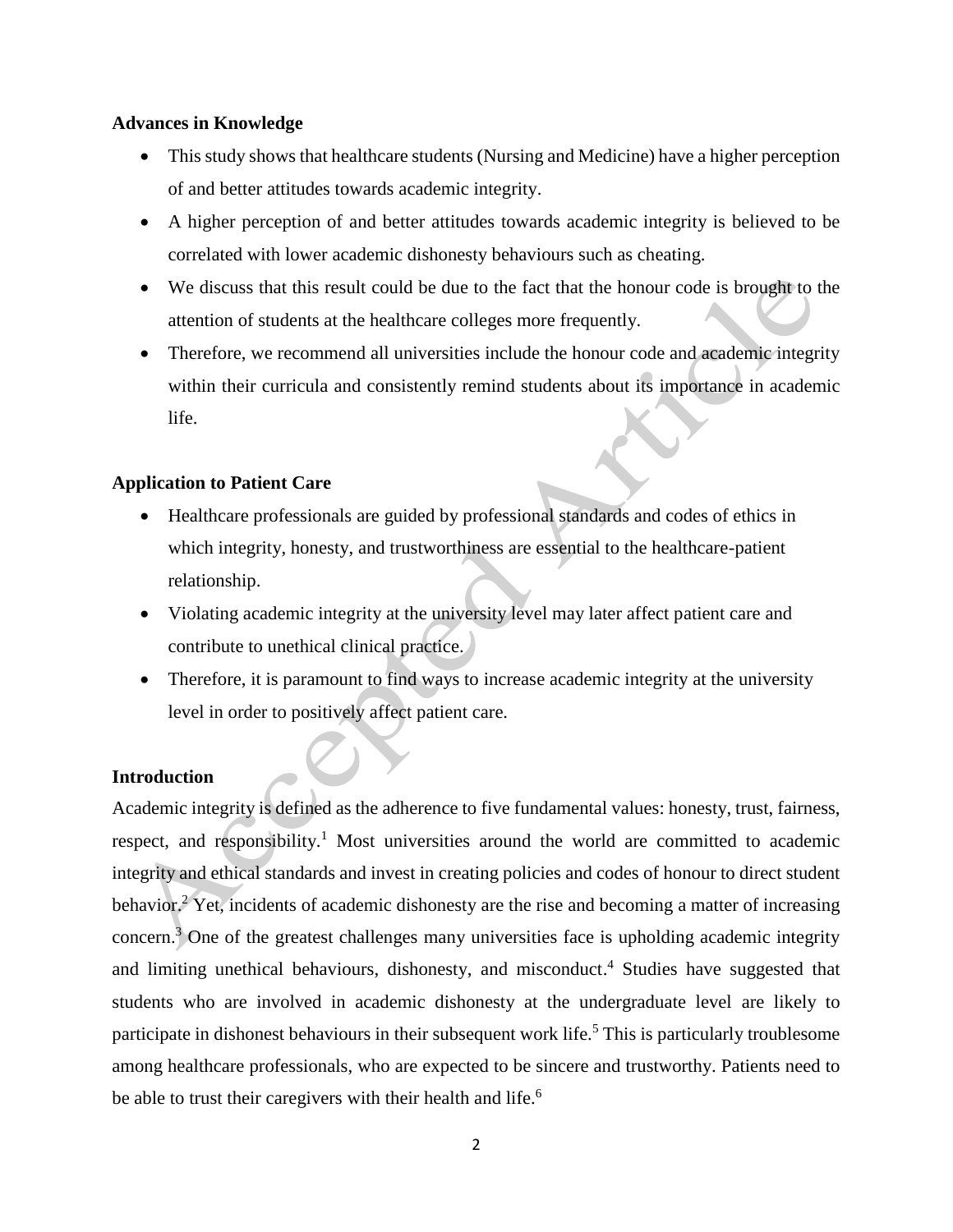One of the most effective strategies to combat academic dishonesty is creating policies and codes of honour to nurture a culture of academic integrity.<sup>7</sup> It has been shown that students who engage in cheating behaviours have little knowledge of these policies. $8$  On the other hand, students who are involved with, committed to, and satisfied with honour codes tend to uphold academic integrity.<sup>9</sup> Therefore, there is a need to investigate the perceptions of academic integrity policies and the attitudes towards joining a university with an honour code for undergraduate students, especially those in healthcare programs (Nursing and Medicine). There is a dearth of studies about academic integrity policies and students' perceptions of and attitudes towards these policies based on their degree, and fewer still about whether these differ among healthcare students relative to other majors. Moreover, few studies have investigated academic integrity policies in undergraduate students in the Gulf region as a whole, and fewer still in the Sultanate of Oman. This study provides a comparison of the differences in perceptions and attitudes of academic integrity policies among healthcare and non-healthcare students. Healthcare students should have a high level of integrity as they are expected to become healthcare professionals in the future who abide by a high standard of ethical principles. Any dishonest behaviour can be detrimental not only to the healthcare profession but also to patient safety. Therefore, the results of this study may provide important insights to healthcare and non-healthcare educators to enhance the quality of education in order to reach the highest standards.

#### **Methods**

This was a cross-sectional study conducted during the 2018–2019 academic year at a public university in Oman, the Sultan Qaboos University (SQU). The approximate student population of the university at the time of data collection was 18,000. A power analysis using the G-power computer program indicated that a total sample of 580 students would be needed to detect moderate effects  $(d=0.3)$ , with 95% power using a t-test between means with alpha at 0.05. Keeping the attrition rate of 10%, the required sample size was 638. University students enrolled in the nine colleges were made aware of our research through emails accessed with the help of the Deanship of Student Affairs. Two research assistants approached the colleges with a list of randomised student names based on the number of students in each of those colleges and inclusion criteria. After explaining the purpose of the study, the voluntary nature of participation, confidentiality,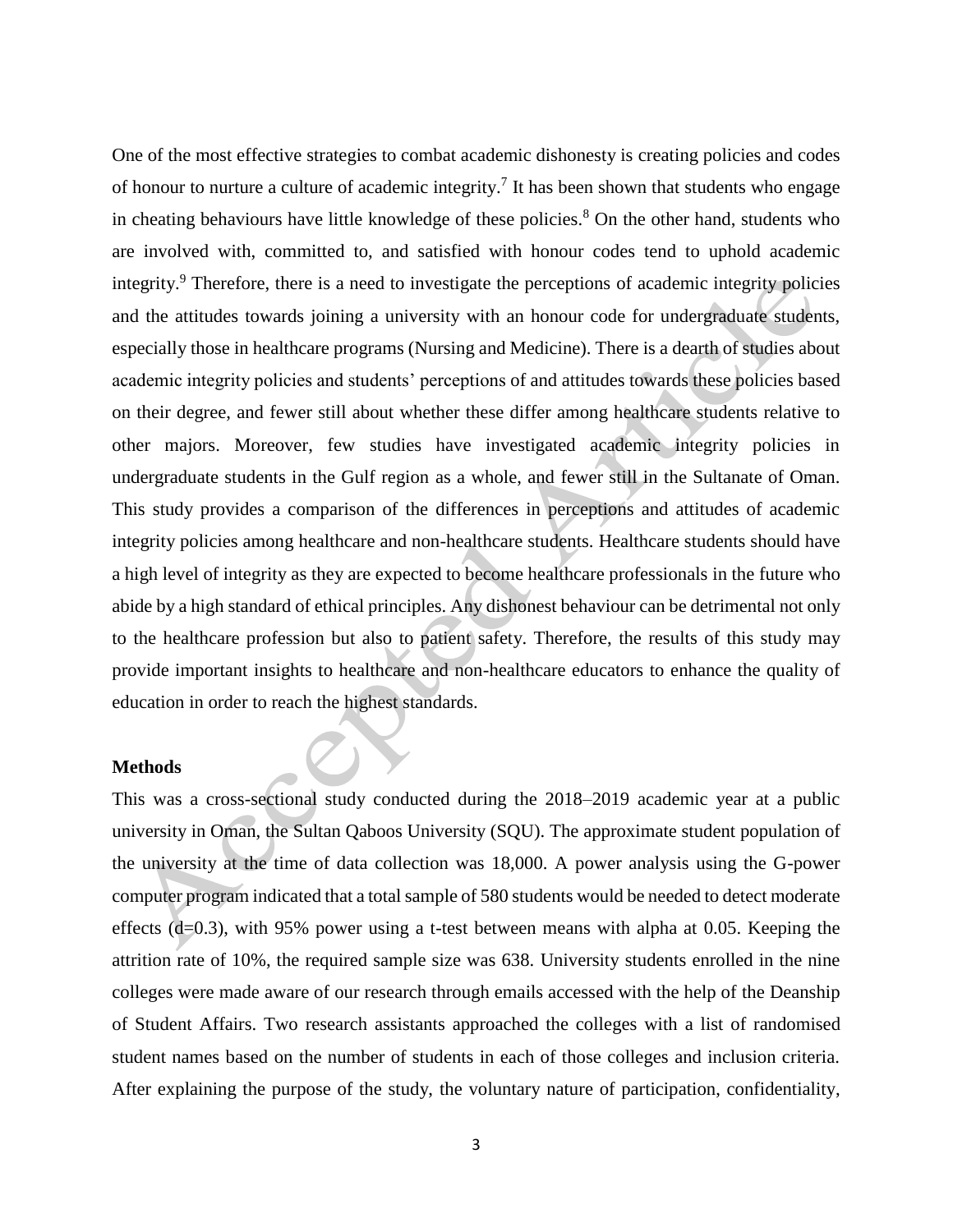and anonymity of the information, students were asked to sign the informed consent form and complete the self-reported questionnaire. The response rate was 90%.

The data collection tool was a questionnaire developed by Dr. Donald McCabe of Rutgers University, who administers his survey through the Center for Academic Integrity (http://www.academicintegrity.org/index.php). The questionnaire attempts to measure university students' perceptions of and attitudes towards the academic integrity policies of the institution and their understanding and support of policies against cheating. Perceived understanding/acceptance of the university's academic integrity policies (6 items) was measured using 5-point Likert scales, with values ranging from 1 (very low) to 5 (very high). Thus, the perceived understanding/acceptance variable ranged from 6 (low) to 30 (high). Students' attitudes were assessed with two questions on the awareness of the presence of an honour code at the university and whether the presence of an honour code affected their decision to enrol at SQU. The Cronbach's alpha for this scale was  $0.797$  for the American population.<sup>10</sup>

Statistical package for social sciences version 22 (SPSS 22) was used for data analysis after the investigators entered and audited the data. Data were analysed using descriptive (frequency and percent) and inferential statistics (chi-square). Statistical significance was assessed at the p<0.05 level.

The ethics committee of the College of Nursing and the ethics committee of SQU provided the authors with permission to conduct the study. Participants were informed that their participation was voluntary and that they could withdraw at any time. Written informed consent was provided by participants before they began the survey questionnaire. To ensure participants' anonymity, only code numbers were used for identification.

#### **Results**

#### *Demographic information of university students*

A total of 579 students responded to the survey on academic integrity. The results were analysed, and the healthcare colleges (2 colleges: Medicine and Nursing) were compared with the non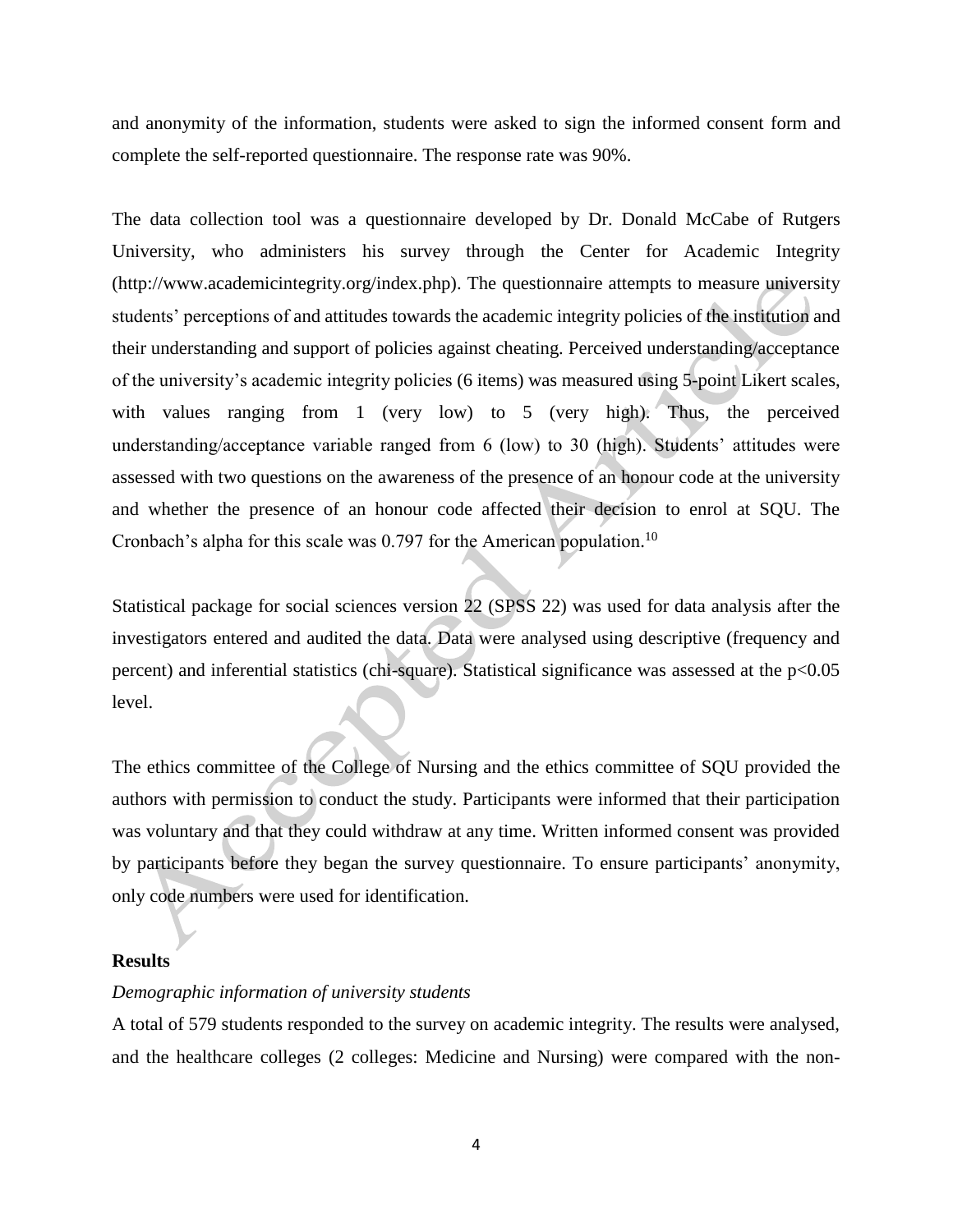healthcare colleges (7 colleges: Engineering, Agriculture, Education, Arts, Science, Law, and Economics) at the university.

The majority of participants were from non-healthcare colleges—395 (68.2%) compared to 184 (31.8%) from healthcare colleges. Most respondents were in the third and fourth years of their programs in both groups  $(n=225; 56.9%)$  in non-healthcare colleges and  $(n=126; 68.8%)$  in healthcare colleges). The majority of participants were male (n=199; 51%) in non-healthcare colleges and female (n=117; 64%) in healthcare colleges. The mean age was  $20.94 \pm 1.36$  among non-healthcare students and  $21.18 \pm 2.34$  among healthcare students.

Perceptions of students about academic integrity environment

There were six aspects analysed for the perception of the academic integrity environment at the university. Students from the healthcare colleges had a higher level of understanding than those of non-healthcare colleges with the total mean scores of  $18.87 \pm 3.52$  and  $17.96 \pm 3.44$  respectively,  $t(569) = -2.873$ ,  $p = 0.004$ , as depicted in [Table 1].

### *Attitudes towards the academic integrity environment*

When asked about their awareness of the honour code at the university before applying to SQU, healthcare college students  $(n=91, 49.7%)$  were more aware than non-healthcare college students  $(n=153, 39.0\%)$  ( $p = 0.015$ ). This awareness was more likely to affect the decision of healthcare college students to join the university  $(n=108; 59.6%)$  than non-healthcare students  $(n=190;$ 48.2%) ( $p = 0.012$ ).

Moreover, we analysed students' attitudes after dividing the study population based on gender. Our results showed that female students from the healthcare colleges (n=65; 35.5%) were more aware of the honour code than male students ( $n=26$ ; 14.2%) ( $p = 0.018$ ). On the other hand, the fact that SQU has an honour code affected the decision of female students from non-healthcare colleges (n=105, 26.6%) to attend the university more than male students (n=85; 21.6%) (p = 0.034) [Table 2].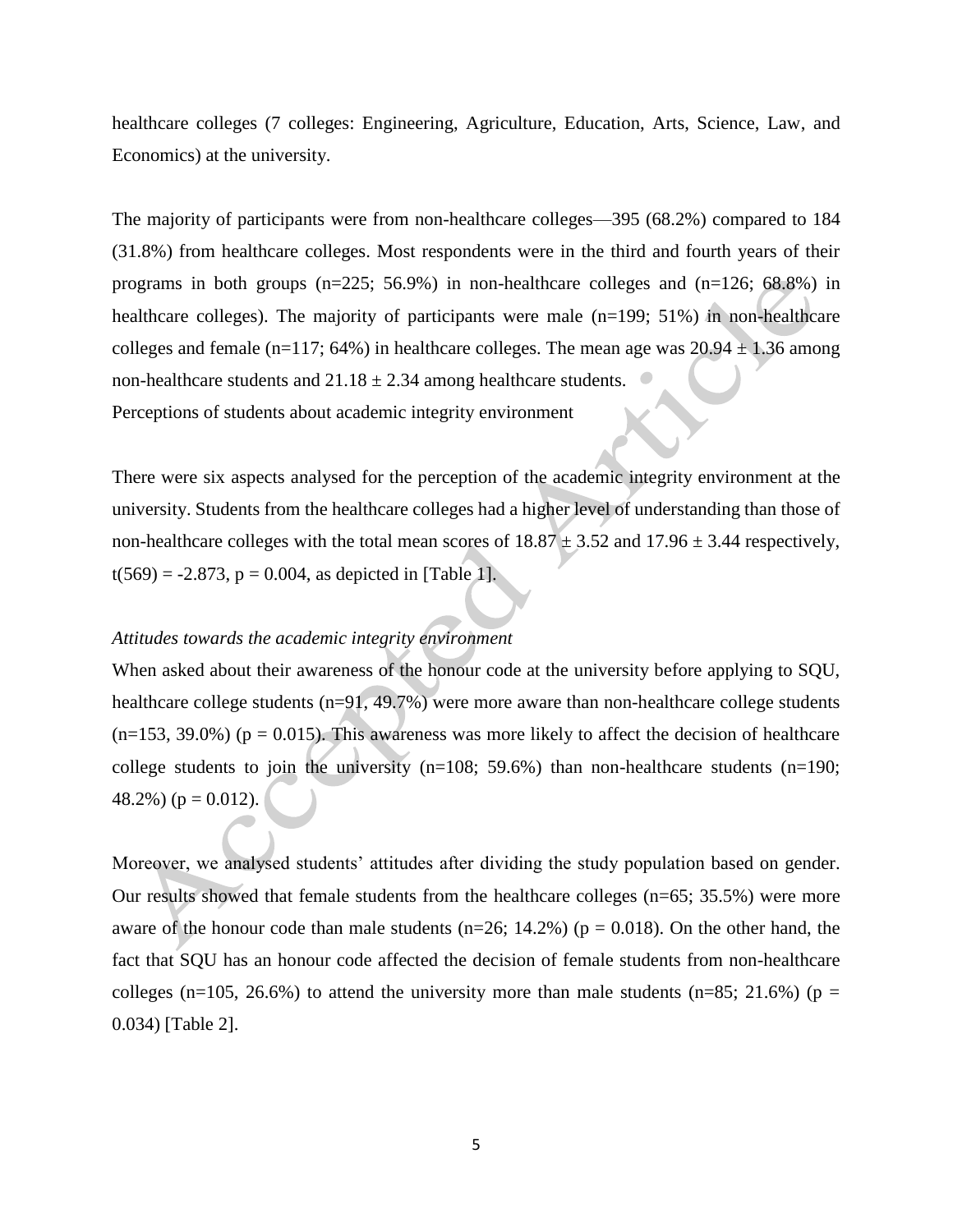#### *Internal consistency of the questionnaire*

In our study population, Cronbach's alpha coefficient of the scale was 0.644.

#### **Discussion**

Our results indicate that healthcare students have a higher perception of and a better attitude towards academic integrity policies than non-healthcare students. A study by McCabe, Treviño, and Butterfield<sup>11</sup> found that students at universities with an honour code better understand and support academic integrity policies, severity of academic dishonesty, and effectiveness of penalties compared to universities without an honour code.

Considering that SQU has an honour code, the discrepancy in students' perceptions of the academic integrity policy between healthcare colleges and non-healthcare colleges could result from the honour code being brought to the attention of students at the healthcare colleges more frequently. Tatum and Schwartz<sup>12</sup> have suggested that for an honour code to work properly, universities need to not only create one but also discuss it with and emphasise its importance to students. The code of honour at SQU is publicly available on the university's website as a Student Academic Misconduct Policy in which the university pledges to ensure high standards of academic integrity.<sup>13</sup> The College of Nursing at SQU, for instance, publishes the code of honour along with the consequences of dishonest behaviours in the student academic handbook, which is distributed to students every semester. To the best of our knowledge, none of the non-healthcare colleges at SQU publish the code of honour in their student academic handbook at the time of this study. Nursing and Medical students also watch their peers pledge to uphold the honour code every year at a large graduation ceremony, when graduating, students take an oath as they receive their degrees. Awareness that this will occur may enhance their perception of and attitudes towards academic honesty policies. Such understanding and approval of the university policies have been found to correlate with higher academic integrity.<sup>14</sup> Indeed, Vandehey, Diekhoff, and LaBeff<sup>15</sup> have found that students who endorse the honour code and do not cheat tend to act with significantly stronger integrity than those who cheat. Reminding students of such policies is thought to contribute to lower rates of academic dishonesty.<sup>15</sup> Therefore, we recommend all colleges at SQU include the honour code and academic integrity in their curricula and constantly remind students of its importance throughout the semester.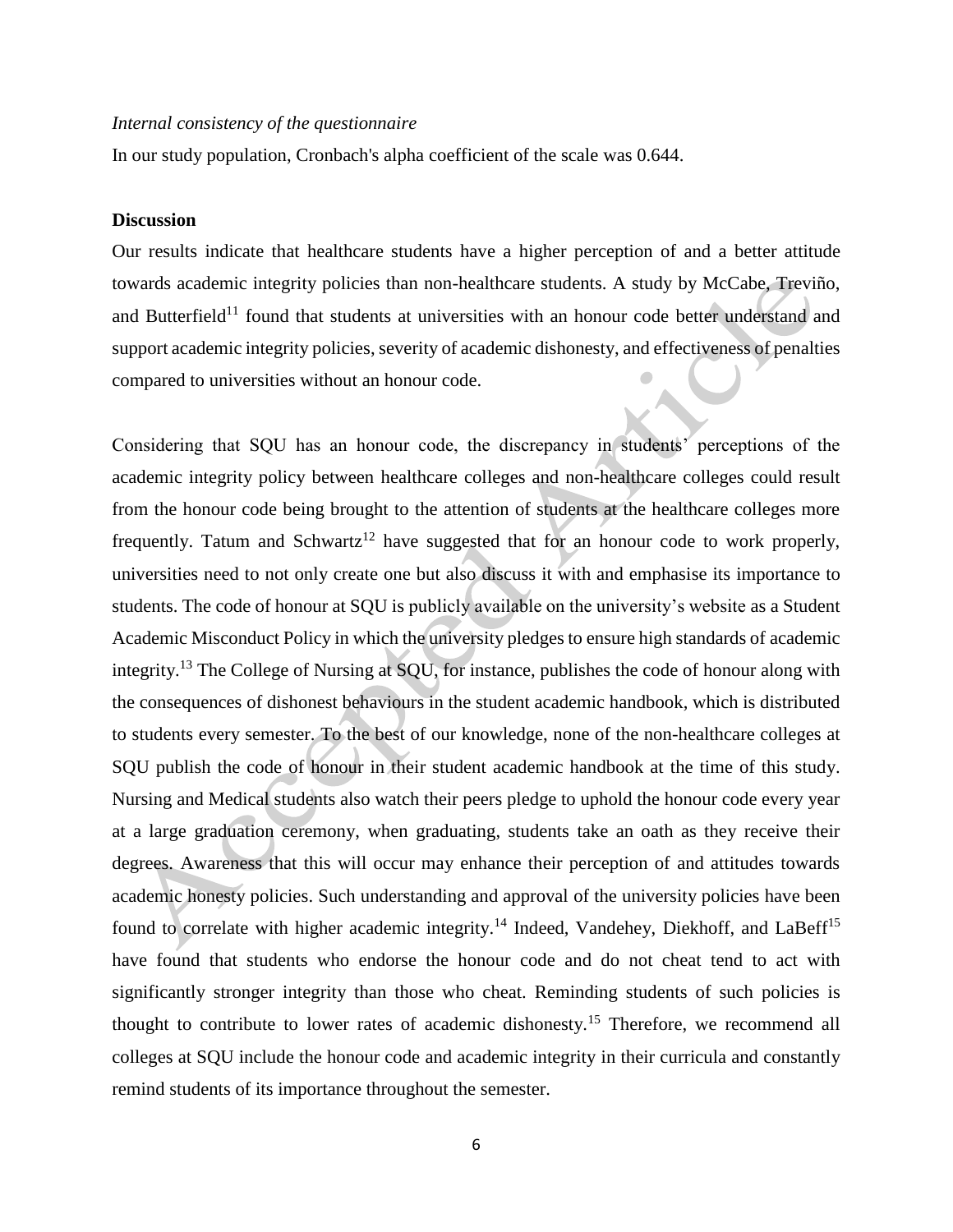Gender differences could be another reason for this discrepancy in the perceptions and attitudes of SQU students. It has been shown that women abide by the rules and are more sensitive to penalties than men.<sup>16</sup> More importantly, instructions about ethics are more impactful on women than men.<sup>16</sup> The majority female population of students in the healthcare colleges may have affected the results of this study, leading to the conclusion that healthcare students have higher perceptions of and better attitudes towards academic integrity policies. It is worth noting that researchers believe that teaching about the importance of ethical behaviour at the undergraduate level has a greater effect on men who can improve their honest behaviour to reach an equivalent level of females.<sup>17</sup>

The current study has some limitations: One is the relatively small size of the healthcare students group compared to the non-healthcare. Therefore, the findings should be replicated in further student cohorts. The fact that we obtained statistically significant results with our sample size suggests that it is adequate; however, the samples are from only one institution, which makes it difficult to generalise the results. The cross-sectional research design is also a possible limitation that could limit the ability to establish causal associations. Moreover, since it is difficult to obtain an objective measure of academic integrity, another limitation is the self-reported nature of this study.

#### **Conclusion**

Our results indicate that healthcare students have higher perceptions of academic integrity and better attitudes towards having an honour code when compared to students from non-healthcare colleges. Studies have shown that students should have a clear understanding of the policies, which will allow them to distinguish what constitutes unethical behavior.<sup>18</sup> Therefore; education is paramount to enhancing students' knowledge about the honour code and academic integrity, which will promote their perceptions and attitudes about academic integrity and hopefully decrease incidents of dishonest behaviour.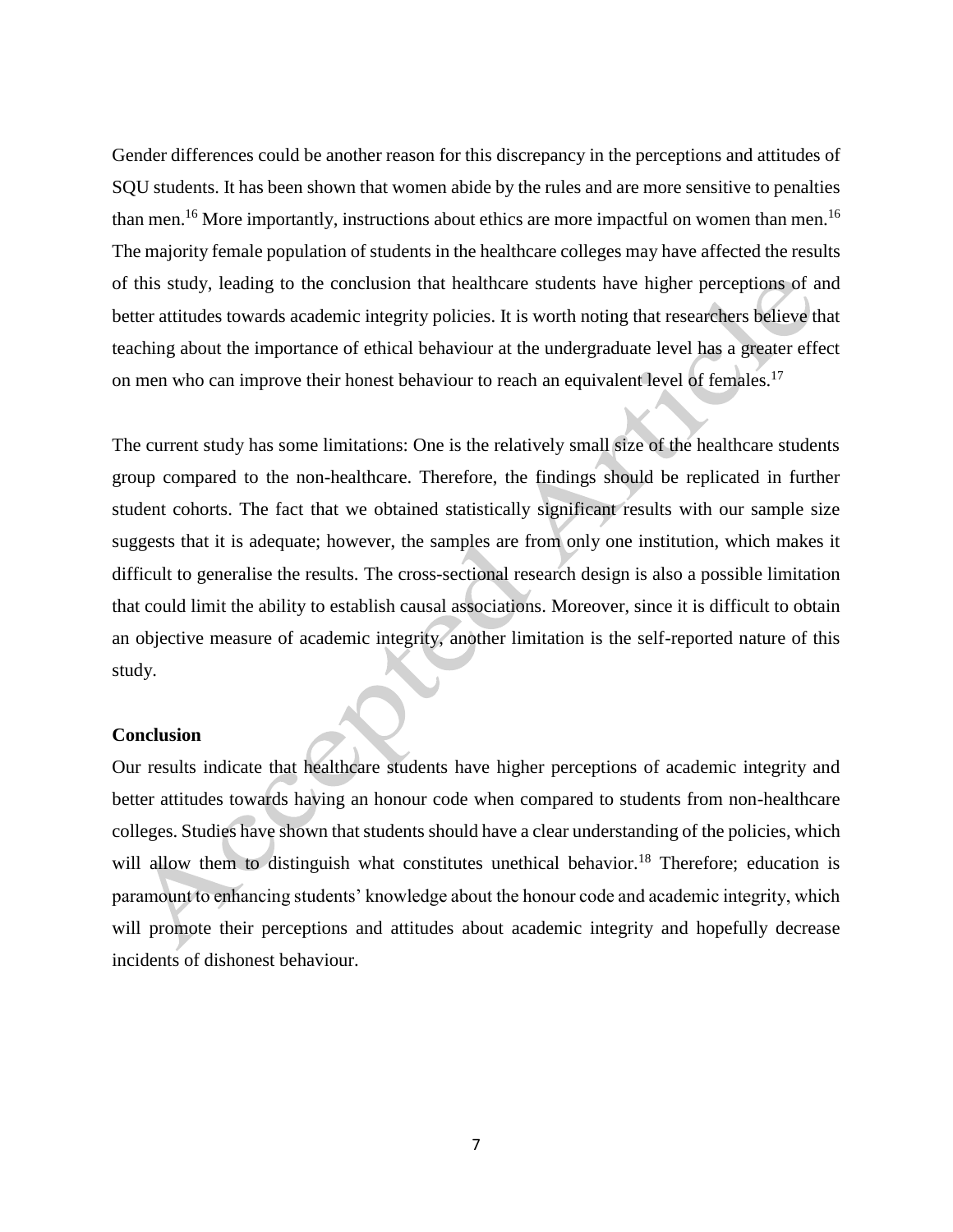#### **References**

- 1. Fishman T. The fundamental values of academic integrity. 2nd Edition. International Center for Academic Integrity (ICAI). Clemson University, South Carolina. 2014; [https://www.academicintegrity.org/wp-content/uploads/2017/12/Fundamental-Values-](https://www.academicintegrity.org/wp-content/uploads/2017/12/Fundamental-Values-2014.pdf)[2014.pdf.](https://www.academicintegrity.org/wp-content/uploads/2017/12/Fundamental-Values-2014.pdf) Accessed 15/02/2021.
- 2. MacLeod PD, Eaton SE. The paradox of faculty attitudes toward student violations of academic integrity. Journal of Academic Ethics. 2020;18(4):347-362.
- 3. Henning MA, Ram S, Malpas P, Shulruf B, Kelly F, Hawken SJ. Academic dishonesty and ethical reasoning: pharmacy and medical school students in New Zealand. Medical teacher. 2013;35(6):e1211-e1217.
- 4. Gottardello D, Karabag SF. Ideal and actual roles of university professors in academic integrity management: a comparative study. Studies in Higher Education. 2020:1-19.
- 5. Brown T, Bourke-Taylor H, Isbel S, et al. Establishing similarities and differences among the self-reported academic integrity of Australian occupational therapy undergraduate and graduate-entry Master's students. The Open Journal of Occupational Therapy. 2019;7(3):1-16.
- 6. Al Gahtani HMS, Jahrami HA, Silverman HJ. Perceptions of medical students towards the practice of professionalism at the Arabian Gulf University. BMC Medical Education. 2021;21(1):1-9.
- 7. Raman V, Ramlogan S. Academic integrity and the implementation of the honour code in the clinical training of undergraduate dental students. International Journal for Educational Integrity. 2020;16(1):1-20.
- 8. Von Dran GM, Callahan ES, Taylor HV. Can students' academic integrity be improved? Attitudes and behaviors before and after implementation of an academic integrity policy. Teaching Business Ethics. 2001;5(1):35-58.
- 9. Dix EL, Emery LF, Le B. Committed to the honor code: An investment model analysis of academic integrity. Social Psychology of Education. 2014;17(1):179-196.
- 10. McCabe DL, Feghali T, Abdallah H. Academic dishonesty in the Middle East: Individual and contextual factors. Research in Higher Education. 2008;49(5):451-467.
- 11. McCabe DL, Treviño LK, Butterfield KD. Cheating in academic institutions: A decade of research. Ethics &Behavior. 2001;11(3):219-232.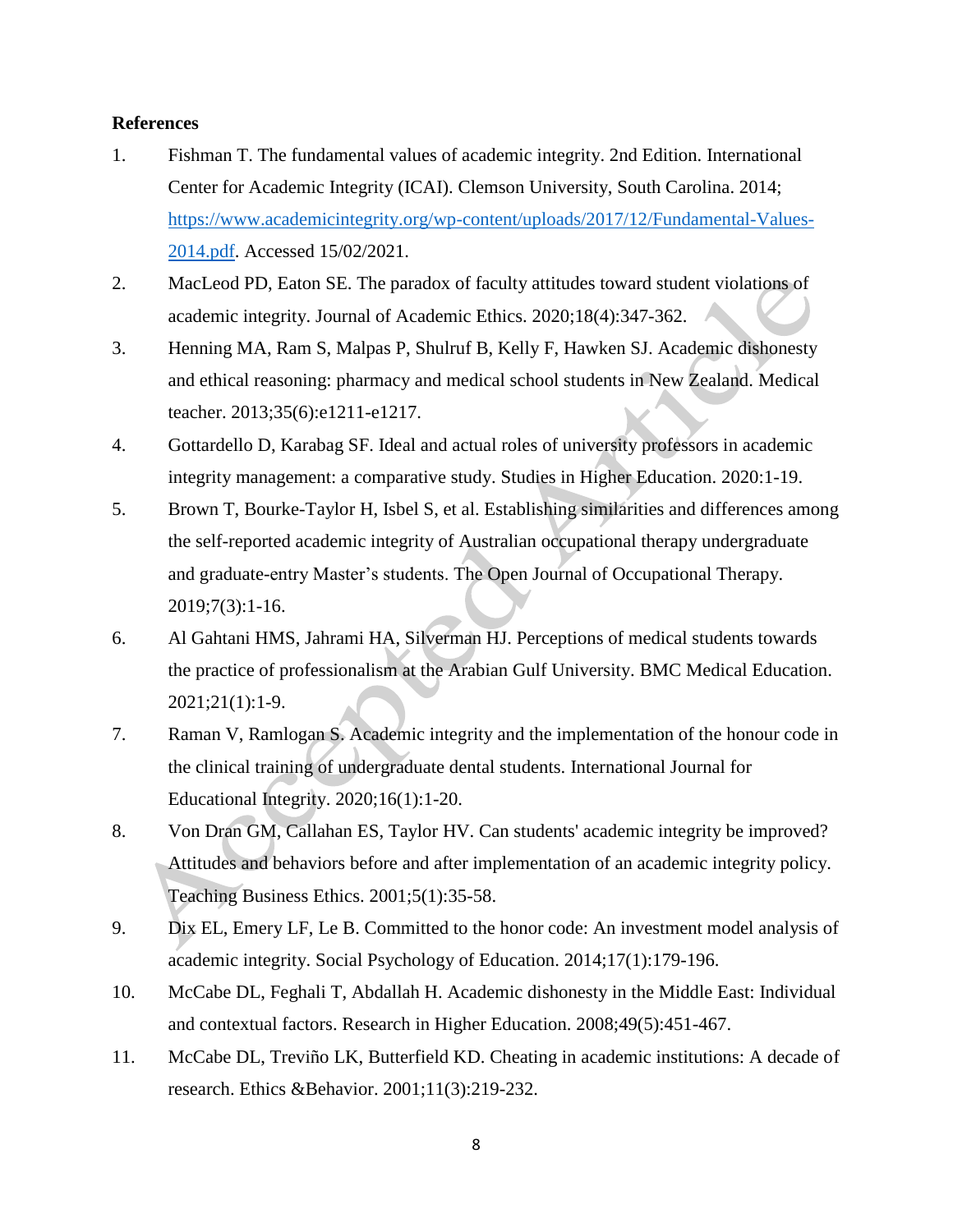- 12. Tatum H, Schwartz BM. Honor codes: Evidence based strategies for improving academic integrity. Theory Into Practice. 2017;56(2):129-135.
- 13. SQU. Student Academic Misconduct. In: University SQ, ed. 2-01. Oman2016. https://www.squ.edu.om/Portals/14/Users/027/27/27/Students%20Academic%20Miscond uct%20Policy.pdf
- 14. McCabe DL, Trevino LK. Academic dishonesty: Honor codes and other contextual influences. Academic ethics: Taylor and Francis; 2017:545-562.
- 15. Vandehey M, Diekhoff G, LaBeff E. College cheating: A twenty-year follow-up and the addition of an honor code. Journal of College Student Development. 2007;48(4):468-480.
- 16. Zhang Y, Yin H, Zheng L. Investigating academic dishonesty among Chinese undergraduate students: does gender matter? Assessment & Evaluation in Higher Education. 2018;43(5):812-826.
- 17. Luthar, H. K., & Karri, R. Exposure to ethics education and the perception of linkage between organizational ethical behavior and business outcomes. Journal of Business Ethics. 2005;61(4): 353-368.
- 18. Shaw A. Teaching or Cheating? Using Collaboration and Technology to Support Student Learning. International Journal on E-Learning. 2021;20(1):47-58.

**Table 1:** Comparison of students' perceptions of the academic integrity environment at the university

| <b>Academic Environment</b>                                                                                                                                                | <b>Colleges</b>                  | N   | <b>Mean</b> | Std.<br><b>Deviation</b> |          | df  | Р<br>value |
|----------------------------------------------------------------------------------------------------------------------------------------------------------------------------|----------------------------------|-----|-------------|--------------------------|----------|-----|------------|
| <b>Total academic environment</b><br>The severity of<br>penalties for cheating at<br><b>Sultan Qaboos</b><br>University<br>2. The average student<br>understands of campus | $Non-$<br>healthcare<br>colleges | 393 | 17.96       | 3.445                    | $-2.873$ | 569 | .004       |
| policies concerning<br>student cheating<br>3. The faculty understands<br>of these policies<br>Students support of<br>4.<br>these policies                                  | Healthcare<br>colleges           | 178 | 18.87       | 3.528                    |          |     |            |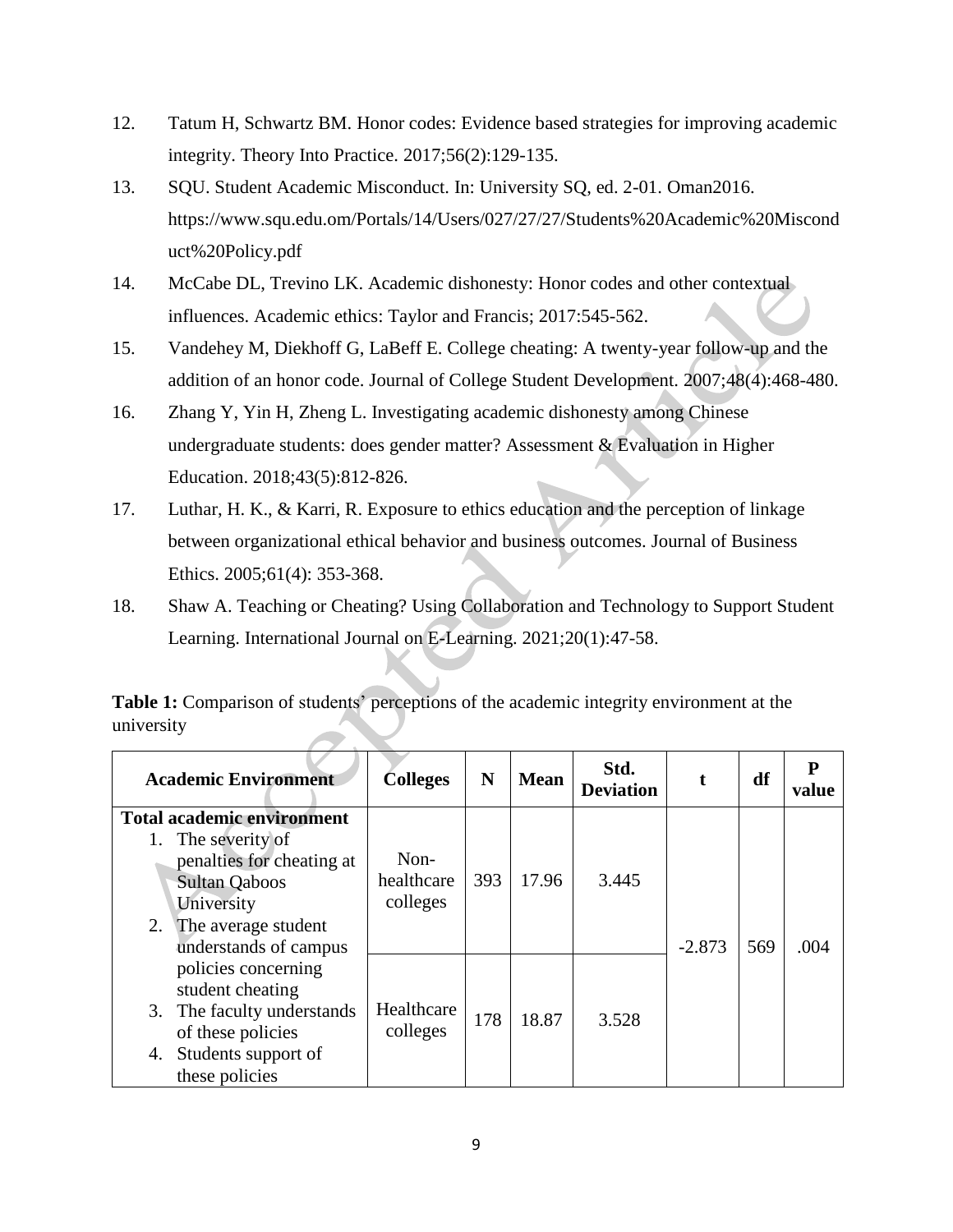| 5. Faculty support of these |  |  |  |  |
|-----------------------------|--|--|--|--|
| policies                    |  |  |  |  |
| The effectiveness of        |  |  |  |  |
| these policies              |  |  |  |  |

## **Table 2:** Comparison of students' attitude towards academic integrity

| <b>Questions</b>               |                                                                                                                          | <b>Categories</b>     | <b>Female</b><br>$n\left(\frac{0}{0}\right)$ | <b>Male</b><br>$n\left(\frac{0}{0}\right)$ | <b>Total</b><br>$n\left(\frac{0}{0}\right)$ | Chi<br>square<br>value | P value |
|--------------------------------|--------------------------------------------------------------------------------------------------------------------------|-----------------------|----------------------------------------------|--------------------------------------------|---------------------------------------------|------------------------|---------|
| Non-<br>healthcare<br>colleges | <b>Before</b><br>you<br>came to                                                                                          | Yes                   | 82 (20.9)                                    | 71(18.1)                                   | 153 (39.0)                                  |                        |         |
|                                | SQU,<br>were you<br>aware<br>that the<br>school<br>had an<br>honour                                                      | N <sub>o</sub>        | 113(28.8)                                    | 126(32.1)                                  | 239(61.0)                                   | 1.488                  | 0.255   |
|                                | code?                                                                                                                    |                       |                                              |                                            |                                             |                        |         |
| <b>Healthcare</b><br>colleges  | Total<br><b>Before</b><br>you<br>came to<br>SQU,<br>were you<br>aware<br>that the<br>school<br>had an<br>honour<br>code? | Yes<br>N <sub>o</sub> | 195 (49.7)<br>65(35.5)<br>51(27.9)           | 197(50.3)<br>26(14.2)<br>41 $(22.4)$       | 392 (100)<br>91 (49.7)<br>92(50.3)          | 5.043                  | 0.018   |
|                                | Total                                                                                                                    |                       | 116(63.4)                                    | 67(36.6)                                   | 183 (100)                                   |                        |         |
| Non-<br>healthcare<br>colleges | Did the<br>fact that<br>SQU has                                                                                          | Yes                   | 105(26.6)                                    | 85 (21.6)                                  | 190 (48.2)                                  |                        |         |
|                                | an<br>honour<br>code<br>impact<br>your<br>decision<br>to<br>attend?<br>Total                                             | N <sub>o</sub>        | 90(22.9)                                     | 114(28.9)<br>$195(49.5)$ 199 (50.5)        | 204(51.8)<br>394 (100)                      | 4.889                  | 0.034   |
|                                |                                                                                                                          |                       |                                              |                                            |                                             |                        |         |